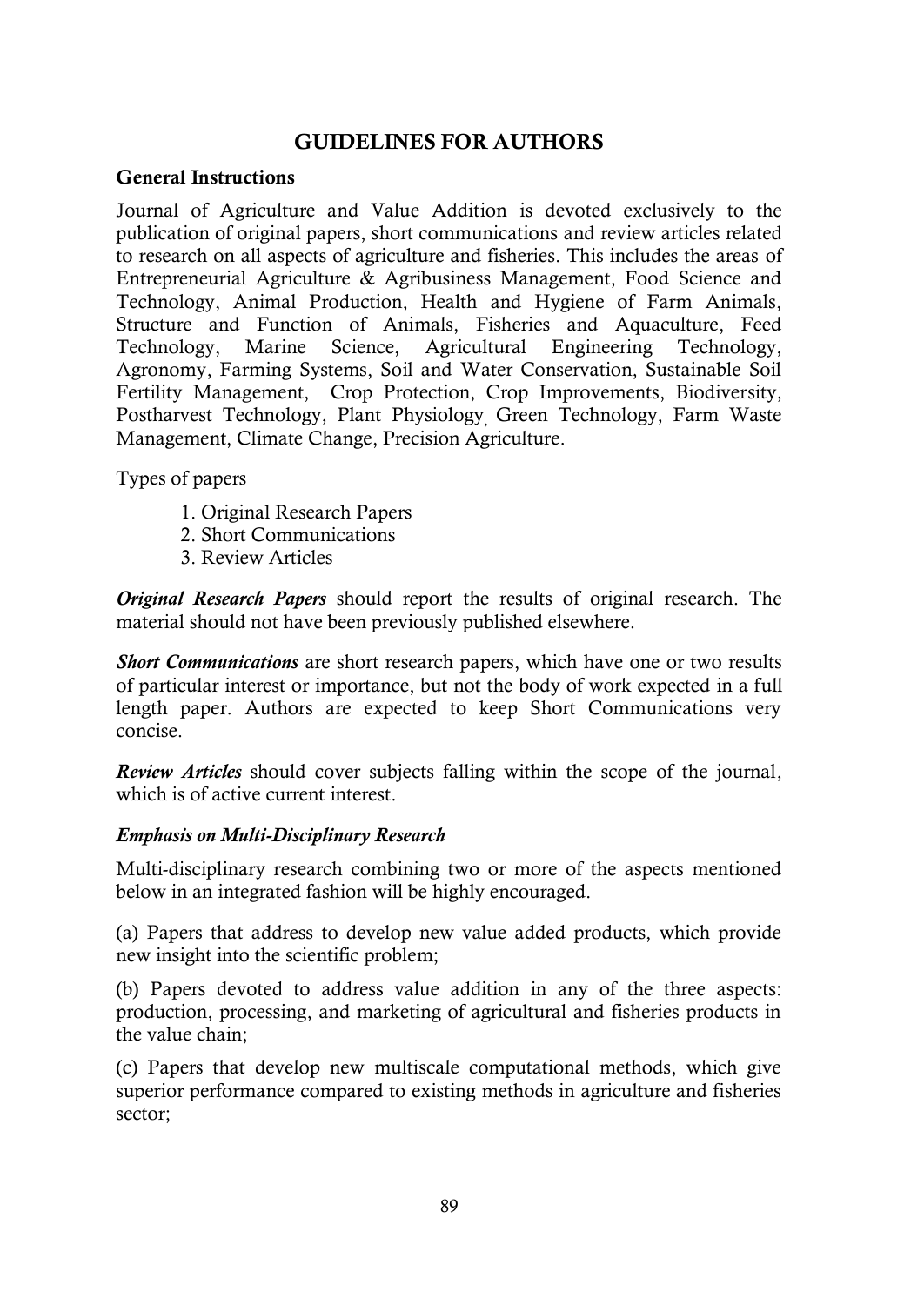(d) Papers devoted to direct numerical simulations or experimental study of multiscale phenomena, which leads to an improved understanding of the scientific problem in the given scope.

#### **Submission Declaration and Verification**

Submission of an article implies that the work described has not been published previously (except in the form of an abstract or as part of a published lecture or academic thesis), that it is not under consideration for publication elsewhere, that its publication is approved by all authors and the responsible authorities where the work was carried out, and that, if accepted, it will not be published elsewhere in the same form, in English or in any other language.

### **Copyright**

Upon acceptance of an article, authors will be asked to complete a 'Journal Publishing Agreement'.

### **Preparation of a Manuscript**

Please write your text in good English (British usage is preferred). Papers with English that do not meet the standards will be returned to authors for improvement.

#### **Article Structure**

Follow this order when typing manuscripts: Title page with authors and affiliations, Abstract, Keywords, Main text, Acknowledgements, References.

Divide your article into clearly defined and numbered sections. Subsections should be numbered 1.1 (then 1.1.1, 1.1.2, ...), 1.2, *etc*. (the abstract is not included in section numbering). Any subsection may be given a brief heading. Each heading should appear on its own separate line.

### **Format for Typesetting**

Manuscripts must be typewritten, double-spaced with wide margins. Each page must be numbered, and lines must be consecutively numbered from the start to the end of the manuscript. Authors must provide us with an editable file of the entire article. Keep the layout of the text as simple as possible. To avoid unnecessary errors, you are strongly advised to use the 'spell-check' and 'grammar-check' functions of your word processor. Authors may use either MS Word® 2003 or 2007.

- *Paper size*: A4 (201 x 297 mm) typed single side only
- *Margins*: Top, bottom, left and right margins of 25 mm
- *Line spacing*: Double (2.0)
- *Page and line numbering*: All pages should be sequentially numbered starting from the abstract page using Arabic numbers. All lines should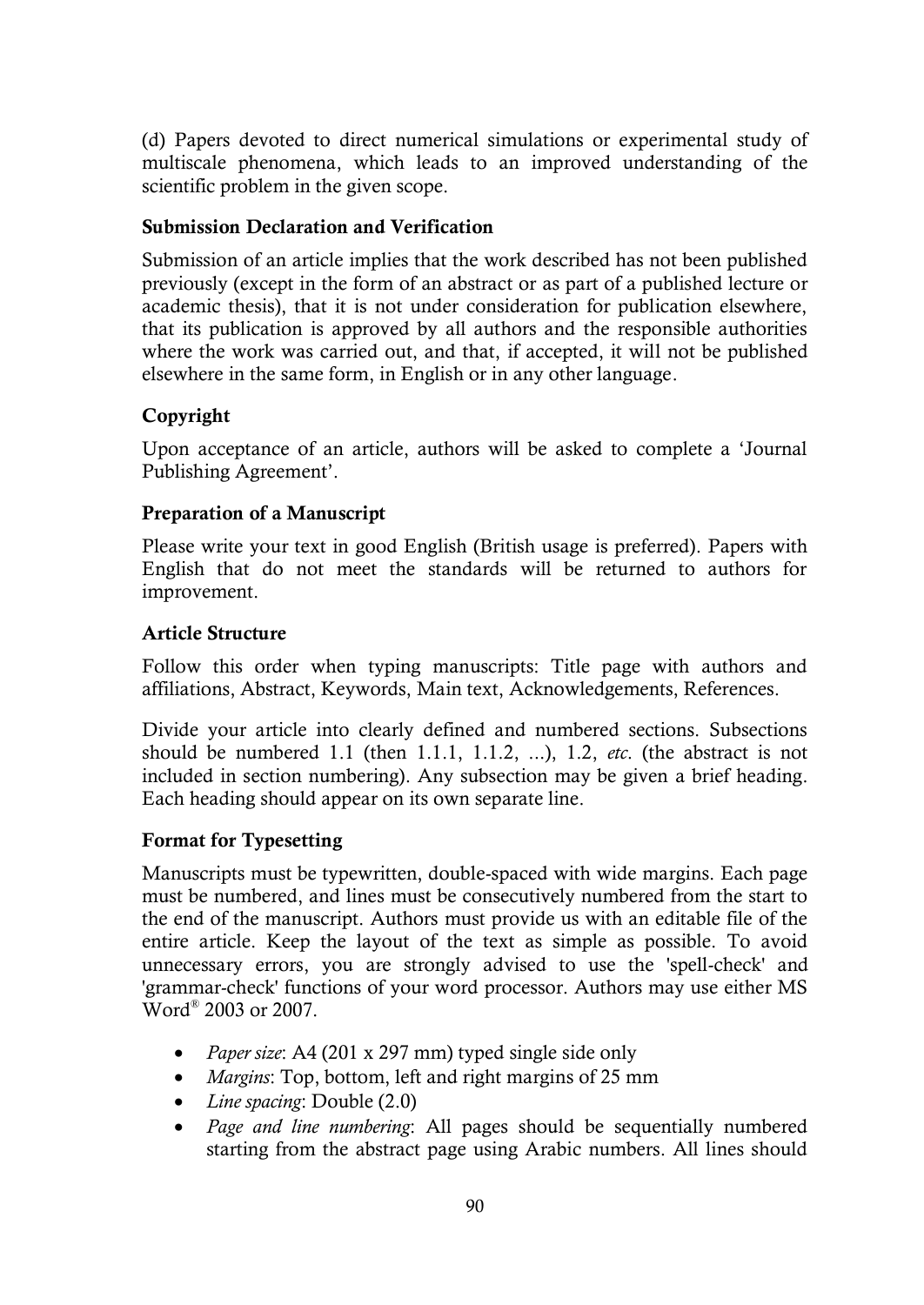also be consecutively numbered from the start to the end of the manuscript.

*Font and font size*: Times New Roman, size 12

# **Review Policy**

A peer review system involving two or three reviewers is used to ensure high quality of manuscripts accepted for publication.

# **Specific Instructions**

# **Essential Title Page Information**

*Title* - Concise and informative. Avoid abbreviations and formulae where possible.

*Author names and affiliations* - Please clearly indicate the name/s of each author/s and check that all names are accurately spelled. Present the authors' affiliation addresses (where the actual work was done) below the names. Indicate all affiliations with a lower-case superscript letter immediately after the author's name and in front of the appropriate address. Provide the full postal address of each affiliation and thee-mail address of each author.

*Corresponding author* - Clearly indicate who will handle correspondence at all stages of refereeing and publication, also post-publication. Ensure that the email address is given and that contact details are kept up to date by the corresponding author.

*Present/permanent address* - If an author has moved since the work described in the article was done, a 'Present address' may be indicated as a footnote to that author's name. The address at which the author actually did the work must be retained as the main, affiliation address. Superscript Arabic numerals are used for such footnotes.

### **Abstract and Keywords**

A concise and factual abstract is required. The abstract should state briefly the purpose of the research, the principal results and major conclusions. An abstract is often presented separately from the article, so it must be able to stand alone. References should be avoided. Also non-standard or uncommon abbreviations should be avoided, but if essential they must be defined at their first mention in the abstract itself. The abstract should not exceed 150 words.

Immediately after the abstract, provide a maximum of 5 keywords, using British spelling and avoiding general and plural terms and multiple concepts. Only abbreviations firmly established in the field may be eligible.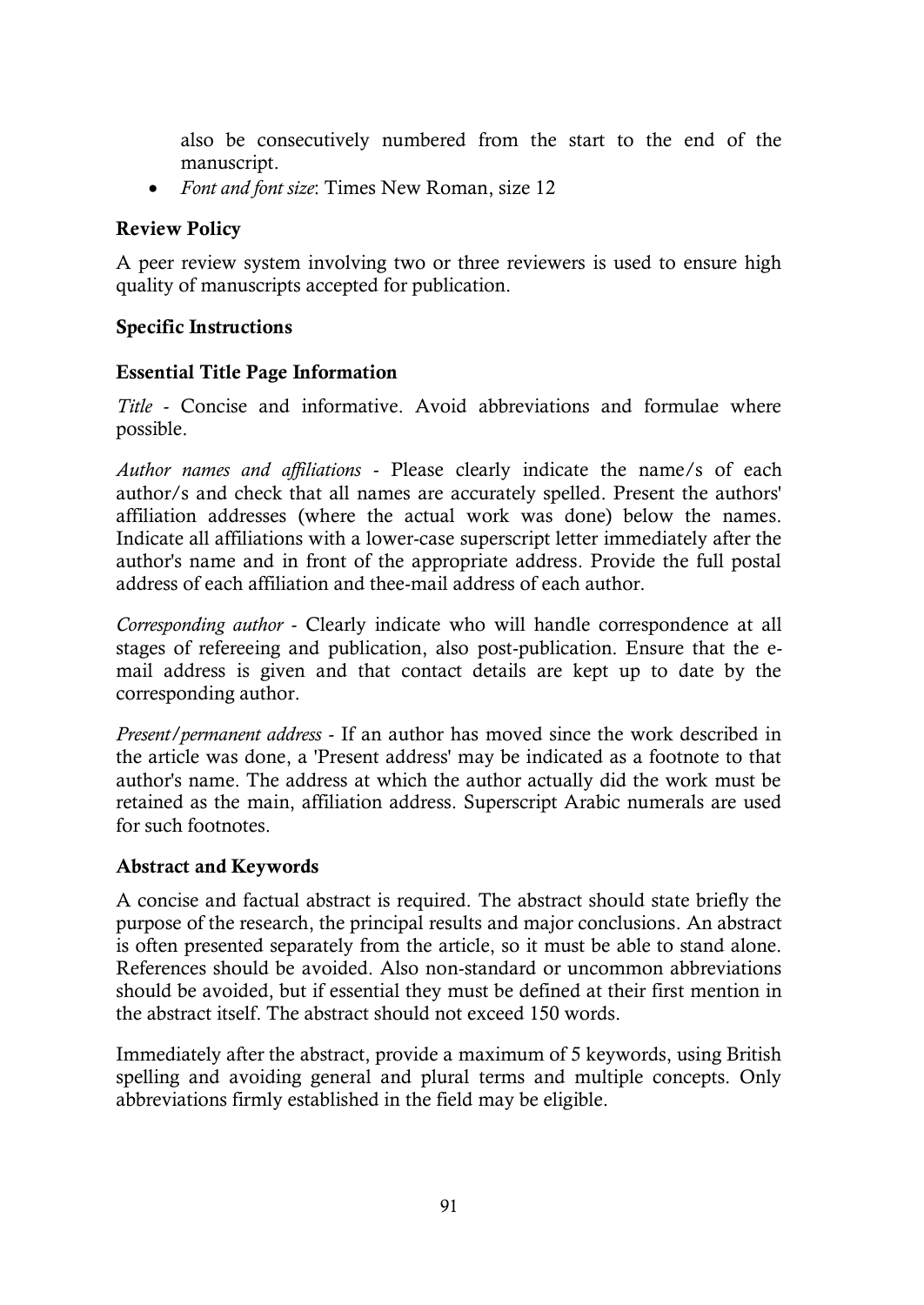### **1. Introduction**

State the objectives of the work and provide an adequate background, avoiding a detailed literature survey or a summary of the results.

### **2. Material and Methods**

Provide sufficient detail to allow the work to be reproduced. Methods already published should be indicated by a reference: only relevant modifications should be described.

# **3. Results and Discussion**

Results should be clear and concise statements of the results as documented by the data collected and their subsequent analysis. Discussion should explore the significance of the results of the work and not contain a restatement of them. A combined Results and Discussion section is appropriate. Avoid extensive citations and discussion of published literature.

# **4. Conclusions**

Authors are encouraged to concisely state conclusions relative to the objectives of the study. The main conclusions may be presented in a short Conclusions section, which may stand alone.

# **5. Acknowledgements**

Bring together acknowledgements for required individuals, organisations and institutes in a separate section at the end of the article before the references.

### **6. References**

Please ensure that every reference cited in the text is also present in the reference list (and vice versa). When two or more references are to be cited together, they should be given in the text chronologically from earliest to most recent. Unpublished results and personal communications are not recommended as references.

# *Reference style*

*Citation in the text – All citations in the text should refer to:* 

- 1. Single author: the author's name (without initials) and the year of publication (*eg*. Kumar, 2010);
- 2. Two authors: both authors' names and the year of publication (*eg*. Shane and Michel, 2014);
- 3. Three or more authors: first author's name followed by '*et al*.' and the year of publication (*eg*. Jones *et al*., 2015)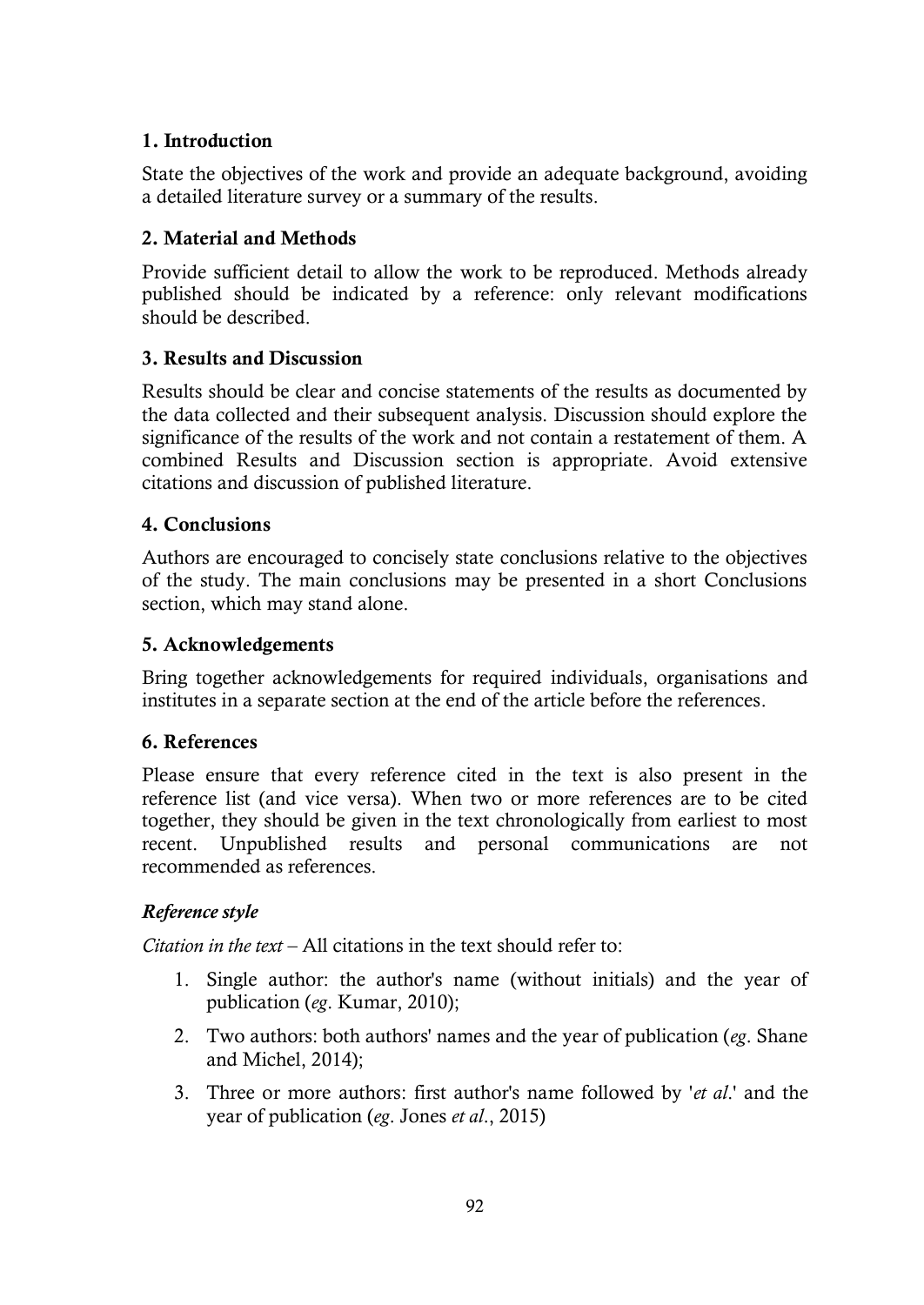*Reference list* - References should be arranged alphabetically More than one reference from the same author(s) in the same year must be identified by the letters 'a', 'b', 'c', *etc*., placed after the year of publication.

- 1. Reference to a journal publication: Frank, J., Jeon, C. and Heo, S. (2010). Chemical composition and nutritional quality of selected vegetables. J. Agric. Food Chem. 90, 246- 257.
- 2. Reference to a book: Steven J. and White, A.D. (2007). Functional ingredients from tropical fruits. Second ed. Woodhead publishing, UK.
- 3. Reference to a chapter in an edited book: Adams, A. and Tana, K.J. (2012). Antioxidant properties of plant polyphenols pp. 181–207. In: Smith, G. and david P. (Ed.), Biological activities of plant secondary metabolites. Academic Press, USA.
- 4. Web: Kriss, J.P. (2015). Phytochemicals: Extraction and industrial applications (online). (Accessed on 21.09.2015) Available at http://www.elsevier.com/journals/food-chemistry/0308- 8146generatepdf

### **Abbreviations**

Define abbreviations that are not standard in this field in the text where they are first presented. Such abbreviations that are unavoidable in the abstract must be defined at their first mention. Ensure consistency of abbreviations throughout the article.

### **Nomenclature and Units**

All crops, plants, insects, birds, mammals, microorganisms, *etc*. should be identified by their scientific names.

For chemical nomenclature, the conventions of the International Union of Pure and Applied Chemistry and the official recommendations of the IUPAC-IUB Combined Commission on Biochemical Nomenclature should be followed.

The SI system should be used for all scientific and laboratory data. A single space should be allowed between the numerical value and the unit (*eg*. 10 kg). In certain instances, it may be necessary to quote other units. These should be added in parentheses. Temperatures should be given in degrees Celsius (*eg*. 37  $^{\circ}$ C).

### **Figures/illustrations and figure captions**

All figures should be submitted separately, however; the place where a particular figure to be included should be given clearly in the text. Ensure that each figure/illustration has a caption. A caption should contain a brief title and